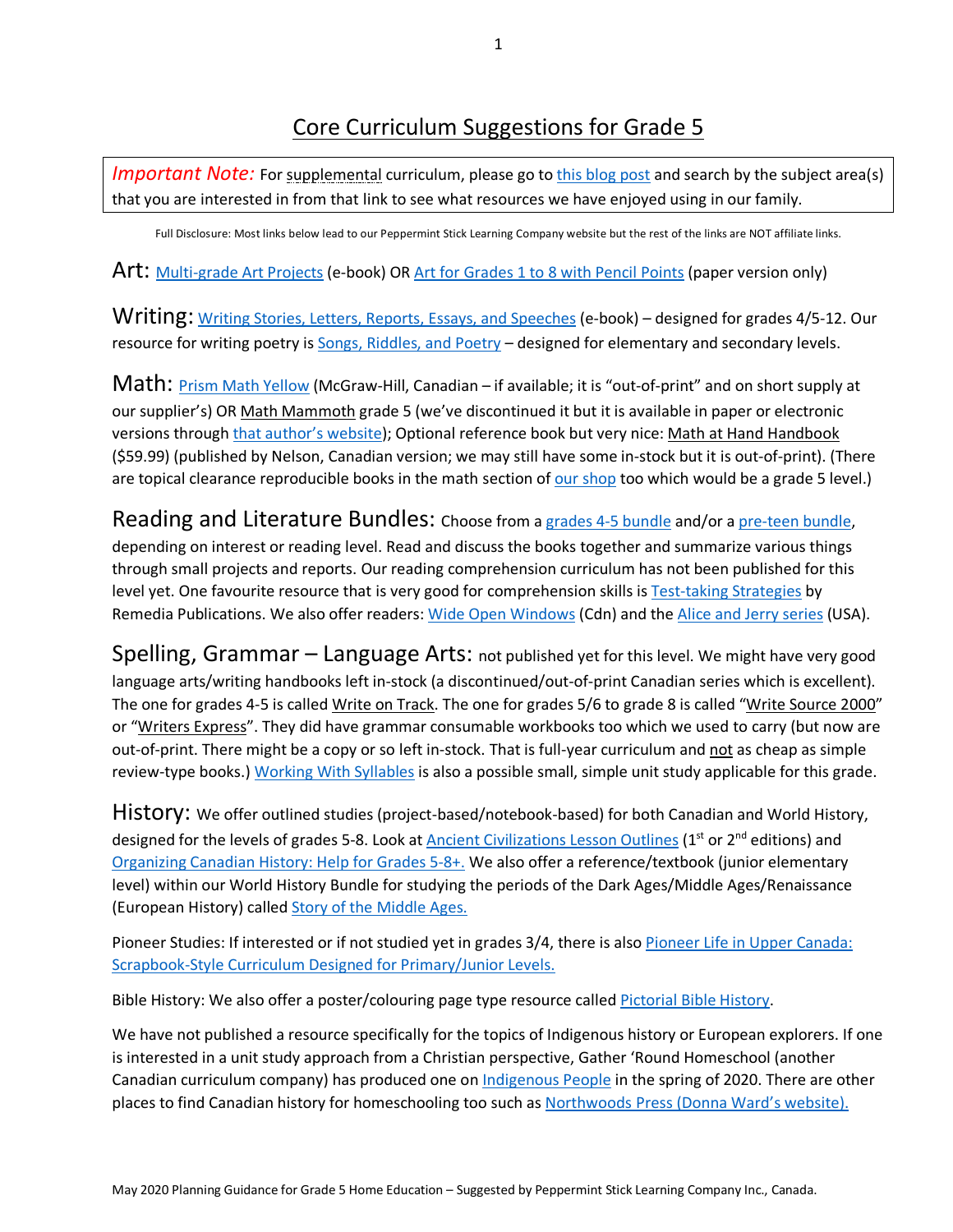Geography: Apple Press Map Skills Books are excellent! They feature Canadian geography (although also have one focusing on world geography too). We also have a short curriculum to teach map drawing/labelling/reading skills called Making Maps of Canada.

For world geography, we offer a resource designed for grade 2 but could be used up to about a grade 6 level called Our Big World and People. For Canadian geography, we have curriculum designed for grades 3/4 called Canadian Communities.

(There are another two (2) resources planned for geography for grades 5-10 but they are not published yet. One would present North American and British Geography. The other focuses on helping to outline Canadian Geography, similar to the history resource.)

Government & Society: Family, Government, and Society is designed for grades 5+. (The other resource mentioned on our planning guide here has not been published yet. It combines some geography with trade relations topics.)

French: Mission Monde 2 is the core FSL program we offer for grade 5.

Science: Often homeschooling families choose their own topics for science based on a variety of reasons such as being able to coordinate multi-grades. We offer some suggestions in the link(s) provided in this blog post link(s) as well as some literature bundles for a variety of science topics in our online shop here. We have not published core curriculum for science beyond grade 3 yet. But we do give suggestions on the blog.

If you are looking for the topics a grade 5 student would normally study in a public-school system in Canada, you can look at your province's (or territory) Ministry of Education website to see their standards. I summarized the one for Ontario in 2014 and you can see it at this link on page 3. (I also copied that part of that page on the next page.)

I hope this helps you in your planning!  $\circled{c}$ 

- *Joy Delmore Peppermint Stick Learning Company Inc. As of May 2020* 

P.S. See also the links on this page for planning help. Many of our blog posts from 2019-2020 also discuss homeschool planning and management topics.